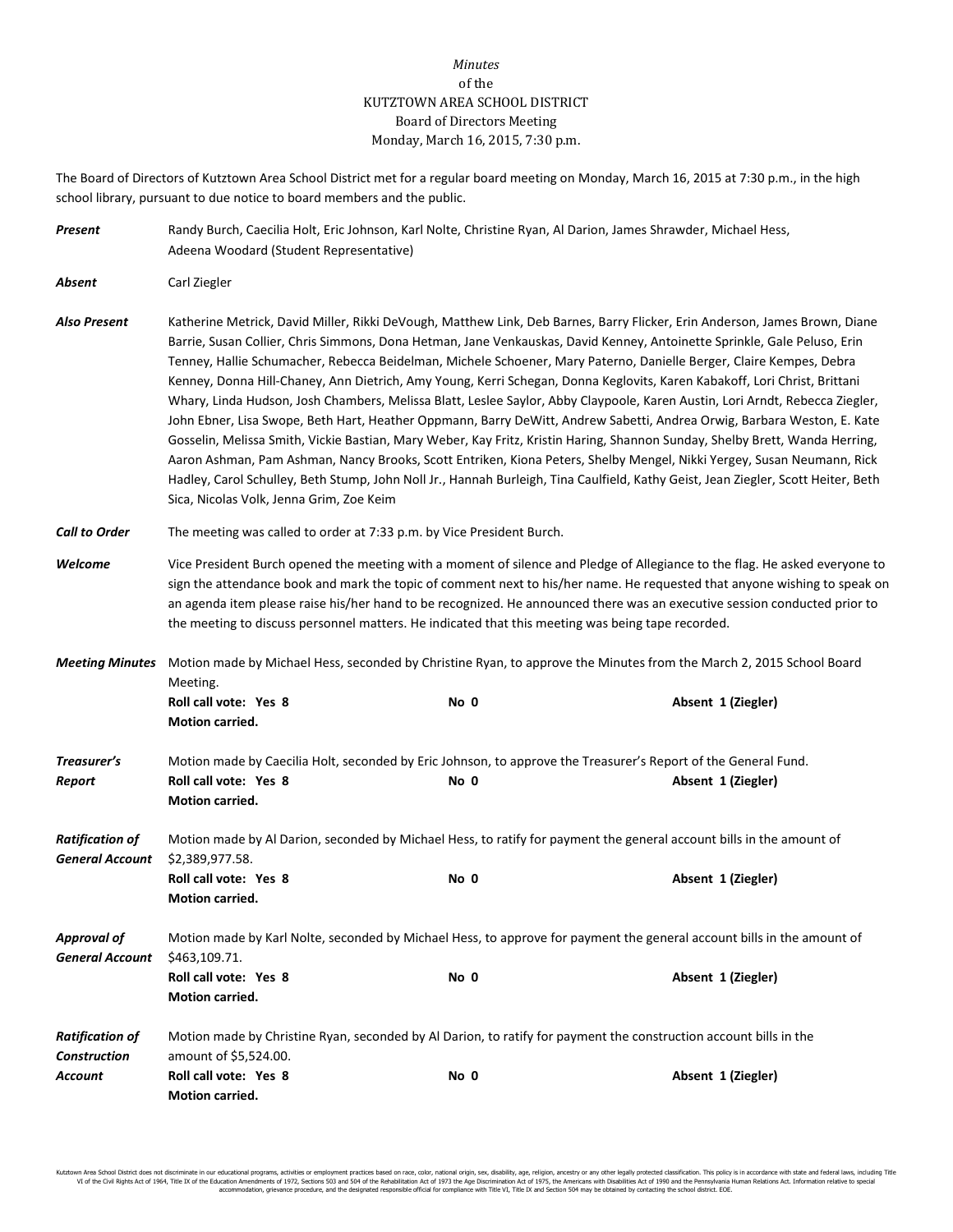| <b>Approval of</b><br><b>Construction</b>       | Motion made by Karl Nolte, seconded by Jim Shrawder, to approve for payment the construction account bills in the<br>amount of \$50,433.25.                                                                                                                                                                                                                                                                                                                                                                                       |                                                                                                                                                                                                                                    |                                                   |                                                                                                                          |  |  |  |
|-------------------------------------------------|-----------------------------------------------------------------------------------------------------------------------------------------------------------------------------------------------------------------------------------------------------------------------------------------------------------------------------------------------------------------------------------------------------------------------------------------------------------------------------------------------------------------------------------|------------------------------------------------------------------------------------------------------------------------------------------------------------------------------------------------------------------------------------|---------------------------------------------------|--------------------------------------------------------------------------------------------------------------------------|--|--|--|
| Account                                         |                                                                                                                                                                                                                                                                                                                                                                                                                                                                                                                                   | Roll call vote: Yes 8                                                                                                                                                                                                              | No 0                                              | Absent 1 (Ziegler)                                                                                                       |  |  |  |
|                                                 | Motion carried.                                                                                                                                                                                                                                                                                                                                                                                                                                                                                                                   |                                                                                                                                                                                                                                    |                                                   |                                                                                                                          |  |  |  |
| Report                                          | Superintendent's Mrs. Metrick introduced Mrs. Beidelman and her middle school students who presented their Future City project.                                                                                                                                                                                                                                                                                                                                                                                                   |                                                                                                                                                                                                                                    |                                                   |                                                                                                                          |  |  |  |
|                                                 | Mrs. Metrick also recognized the following student achievements: Science Olympiad, National History Day, Indoor Track,<br>Odyssey of the Mind, and State Swimming Championships.                                                                                                                                                                                                                                                                                                                                                  |                                                                                                                                                                                                                                    |                                                   |                                                                                                                          |  |  |  |
|                                                 | Adeena Woodard, the student board representative, reported on the DEKA partnership for high school students.                                                                                                                                                                                                                                                                                                                                                                                                                      |                                                                                                                                                                                                                                    |                                                   |                                                                                                                          |  |  |  |
| <b>Board Committee E.I.T.</b><br><b>Reports</b> |                                                                                                                                                                                                                                                                                                                                                                                                                                                                                                                                   | No report.                                                                                                                                                                                                                         |                                                   |                                                                                                                          |  |  |  |
|                                                 | <b>PSBA</b>                                                                                                                                                                                                                                                                                                                                                                                                                                                                                                                       | Mrs. Holt reported on March 23 <sup>rd</sup> there will be a legislative forum webinar for our region. She also reported PSBA is<br>urging citizens to contact Governor Wolf regarding PlanCon reimbursement for capital projects. |                                                   |                                                                                                                          |  |  |  |
|                                                 | <b>BCIU</b>                                                                                                                                                                                                                                                                                                                                                                                                                                                                                                                       | No report.                                                                                                                                                                                                                         |                                                   |                                                                                                                          |  |  |  |
|                                                 | <b>BCTC</b><br>Dr. Ryan reported the committee approved a preliminary budget and is in the process of reviewing board policies.                                                                                                                                                                                                                                                                                                                                                                                                   |                                                                                                                                                                                                                                    |                                                   |                                                                                                                          |  |  |  |
|                                                 | Mrs. Holt reported the committee is reviewing policies, and continues to bring first and second readings to the board<br>P&C<br>for approval. She also reported the committee is in discussions regarding the Acceptable Use policy.                                                                                                                                                                                                                                                                                              |                                                                                                                                                                                                                                    |                                                   |                                                                                                                          |  |  |  |
|                                                 | ECC<br>Mr. Burch reported the committee reviewed personnel matters, and discussed a joint purchase of a wrestling mat<br>with the Booster Club.                                                                                                                                                                                                                                                                                                                                                                                   |                                                                                                                                                                                                                                    |                                                   |                                                                                                                          |  |  |  |
|                                                 | Facilities Mr. Burch reported the committee received an update from the engineer on the high school project, and plans are in<br>the process of being finalized.                                                                                                                                                                                                                                                                                                                                                                  |                                                                                                                                                                                                                                    |                                                   |                                                                                                                          |  |  |  |
|                                                 | Achievement                                                                                                                                                                                                                                                                                                                                                                                                                                                                                                                       |                                                                                                                                                                                                                                    | district goals and the emphasis placed on PSSA's. | Student Dr. Darion reported the committee discussed the possibility of purchasing new math textbooks, and also discussed |  |  |  |
| <b>Personnel</b>                                | Motion made by Caecilia Holt, seconded by Jim Shrawder, to approve the following personnel items:                                                                                                                                                                                                                                                                                                                                                                                                                                 |                                                                                                                                                                                                                                    |                                                   |                                                                                                                          |  |  |  |
|                                                 | The approval of Susan L. Stauffer as an office aide at the middle school for 5.5 work hours per day, effective March 17,<br>1.                                                                                                                                                                                                                                                                                                                                                                                                    |                                                                                                                                                                                                                                    |                                                   |                                                                                                                          |  |  |  |
|                                                 | 2.                                                                                                                                                                                                                                                                                                                                                                                                                                                                                                                                | 2015, at a rate of \$10 per hour.<br>at a rate of \$15.39 per hour.                                                                                                                                                                |                                                   | The approval of Vanessa Sherrer as a nurse aide at Greenwich-Lenhartsville Elementary School, effective March 17, 2015,  |  |  |  |
|                                                 | The approval of Brittany L. Mengel as a guest substitute teacher through the Berks County Intermediate Unit for the 2014-<br>3.<br>2015 school year, effective March 17, 2015, at a rate of \$100 per day for days 1-20 and \$110 per day for days 21 and<br>thereafter.                                                                                                                                                                                                                                                          |                                                                                                                                                                                                                                    |                                                   |                                                                                                                          |  |  |  |
|                                                 | The approval of Jeffrey S. Lloyd, Jr. as an assistant track and field coach for the 2014-2015 school year at a salary of \$1,200.<br>4.<br>The approval of Nathan A. Lewis as a volunteer baseball coach at the middle school for the 2014-2015 school year.<br>5.<br>The approval of the creation of a weight room attendant position for the spring and summer seasons of 2015 at a stipend<br>6.                                                                                                                               |                                                                                                                                                                                                                                    |                                                   |                                                                                                                          |  |  |  |
|                                                 | of \$600 per season.<br>The approval of the creation of a weight room attendant position for the fall, winter, spring, and summer seasons,<br>7.<br>effective with the 2015-2016 school year at a stipend of \$600 per season, for a total of \$2,400 per year.<br>The approval of a child rearing leave for employee #563 commencing on July 1, 2015 through June 30, 2016.<br>8.<br>The approval of Lori A. Cutlip as a chaperone for the high school band trip to Walt Disney World, Florida on March 26 to<br>9.<br>31, 2015. |                                                                                                                                                                                                                                    |                                                   |                                                                                                                          |  |  |  |
|                                                 | All Personnel are Approved Pending the District's Receipt of All Mandated Credentials                                                                                                                                                                                                                                                                                                                                                                                                                                             |                                                                                                                                                                                                                                    |                                                   |                                                                                                                          |  |  |  |
|                                                 | Motion carried.                                                                                                                                                                                                                                                                                                                                                                                                                                                                                                                   | Roll call vote: Yes 8                                                                                                                                                                                                              | No 0                                              | Absent 1 (Ziegler)                                                                                                       |  |  |  |
|                                                 |                                                                                                                                                                                                                                                                                                                                                                                                                                                                                                                                   |                                                                                                                                                                                                                                    |                                                   |                                                                                                                          |  |  |  |
| Support/Admin                                   | Motion made by Christine Ryan, seconded by Jim Shrawder, to approve the 2015-2016 Support Staff/Administration Holiday<br>Schedule.                                                                                                                                                                                                                                                                                                                                                                                               |                                                                                                                                                                                                                                    |                                                   |                                                                                                                          |  |  |  |
| <b>Holiday Schedule</b>                         |                                                                                                                                                                                                                                                                                                                                                                                                                                                                                                                                   | Roll call vote: Yes 8                                                                                                                                                                                                              | No 0                                              | Absent 1 (Ziegler)                                                                                                       |  |  |  |
|                                                 | Motion carried.                                                                                                                                                                                                                                                                                                                                                                                                                                                                                                                   |                                                                                                                                                                                                                                    |                                                   |                                                                                                                          |  |  |  |

Kutztown Area School District does not discriminate in our educational programs, activities or employment practices based on race, color, national origin, sex, disability, age, religion, ancestry or any other legally prot